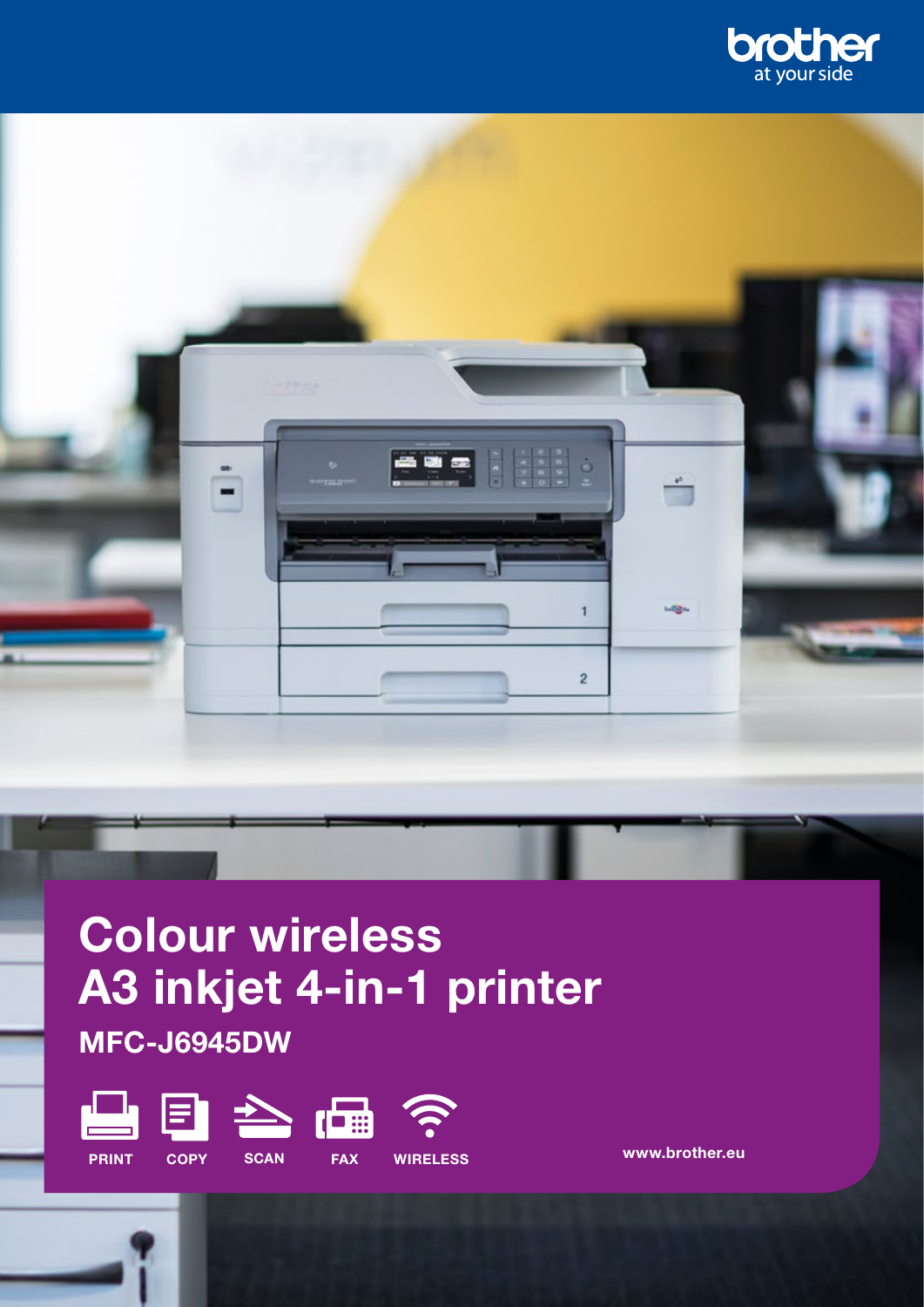# Colour wireless A3 inkjet 4-in-1 printer

The MFC-J6945DW offers A3 print, scan and copy all in one inkjet device. With the option to use high-yield inks giving you up to 6,000 pages, which not only saves you time and money, but improves efficiency in the workplace.



# MFC-J6945DW

- Key Features: High-yield cartridges up to 6,000 pages<sup>1</sup>
	- Quick print speeds of up to 22 images per minute<sup>8</sup>
	- Fast first print out time of under 6 seconds<sup>9</sup>
	- 2 paper trays as standard holding 250 sheets each<sup>2</sup>
	- Automatic 2-sided printing
	- Wired and wireless connectivity
	- 50 sheet Auto Document Feeder (ADF)<sup>2</sup>
	- Quick & secure print using integrated Near-Field Communication (NFC)
	- Easy to use 9.3cm colour touchscreen

# Inkjet now means business

Get further support for your office with the MFC-J5945DW 4-in-1 inkjet A3 printer. Offering automatic 2-sided A3 print, scan and copy, this device is high perfomance, professional and offers business features with low total cost of ownership. For total office support - think business ink.

# Keep printing for longer

With a high paper capacity of 500 sheets as standard, you can spend your time focussing on your business rather than refilling the paper tray. The versatile 100 sheet multi-purpose tray allows you to use media up to 230gsm and supports quick and cost effective A3 and A4 colour printing.

# Business features from an inkjet printer

With a host of business features and functions, the MFC-J6945DW offers quick and secure printing directly from your mobile using Near-Field Communication. Set up fast scan options with the intuitive user interface allowing you to scan directly to your favourite office applications. The 9.3cm colour touchscreen features a page gauge function allowing you to keep track of your ink level usage.

# Keep an eye on costs

Printing doesn't have to be expensive, and with this device we have ensured you get good value with a low total cost of ownership (TCO) and unbeatable cost per page (CPP) by using the optional high-yield inks giving you up to 6,000 pages<sup>1</sup>. They also have low emissions and use less energy, meaning your machine supports you while you support the environment.

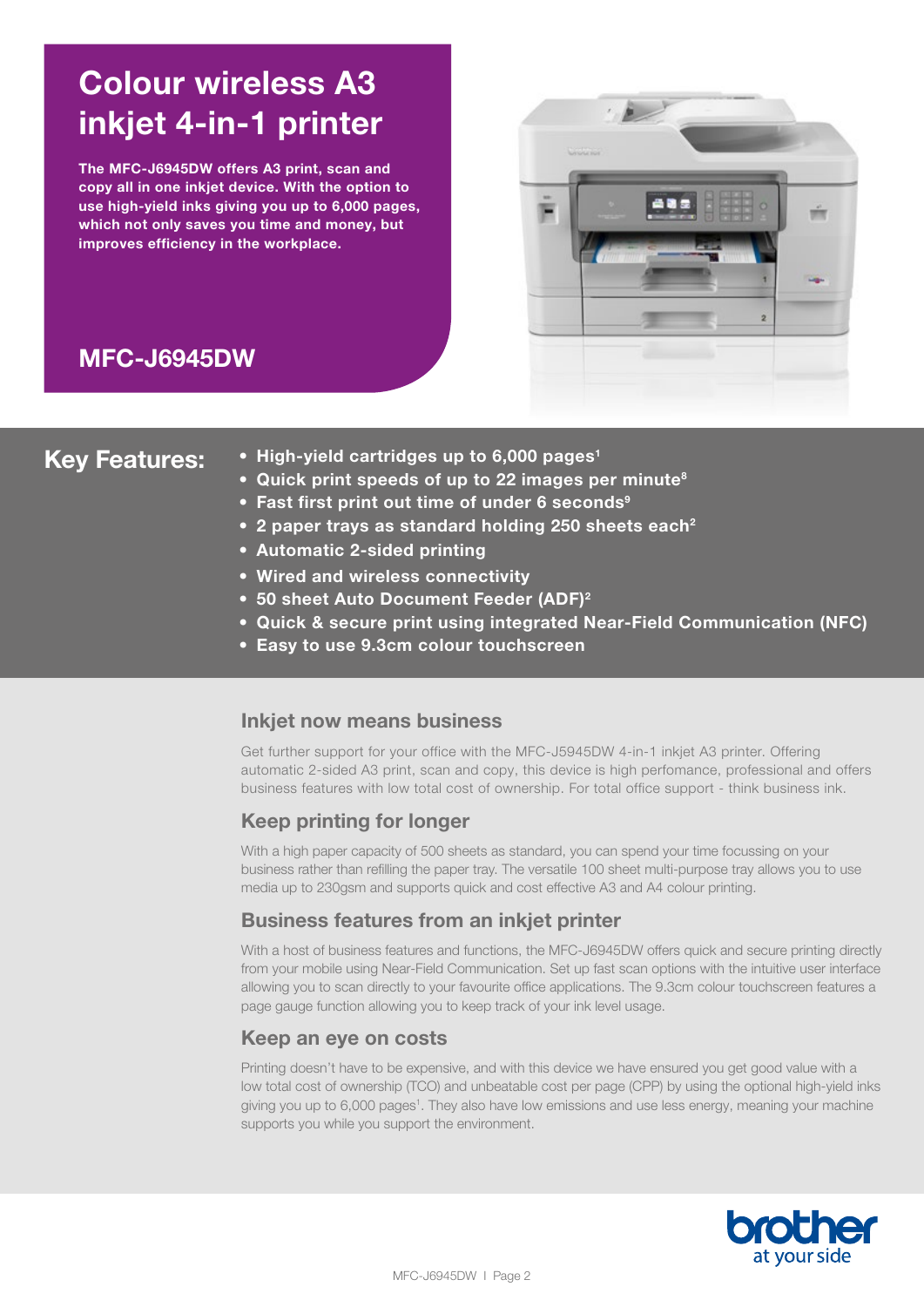General Technology Inkjet

> **Memory** 512MB

Local Interface Hi-Speed USB 2.0

Wired Network Built-in 10Base-T/100Base-TX

#### Wireless Network

IEEE 802.11b/g/n (Infrastructure Mode/ Ad-hoc Mode), Vertical Pairing

#### Wi-Fi Direct™

Print wirelessly without having to use a wireless access point (both automatic and manual methods supported)

#### Mobile Print

Print from your mobile devices to your Brother printer

Control Panel 9.3cm Colour Touchscreen LCD

**Print Print Speed (A4)8** 22ipm mono & 20ipm colour

> Resolution Up to 4,800 x 1,200dpi

FPOT (First Print out Time)<sup>9</sup> 5.5 seconds Mono 6 seconds colour

Warm up Time 0 seconds

Quiet Mode Further reduce the noise of printing by restricting the print speed

Print Languages PCL6, BR-Script3 (PostScript®3TM Language Emulation), PDF Version 1.7, XPS Version 1.0

Embedded Fonts (PCL) 73 scalable fonts, 12 bitmap fonts

Embedded Fonts (Postscript) 66 scalable fonts

#### Embedded Barcodes (PCL)

16 bar codes\* \*Code39 Interleaved 2 of 5 FIM (US-PostNet) Post Net (US-PostNet) EAN-8, EAN-13,UPC-A UPC-E, Codabar, ISBN (EAN) ISBN (UPC-E) Code128 (set A, set B, set C) EAN128 (set A, set B, set C) Code93, GS1Databar, MSI

# **Printer Functions** N-up Printing<sup>3</sup>

Reduce up to 2, 4, 9, 16 or 25 A4 pages into just one A4 page (Mac, up to 2, 4, 6, 9, or 16)

Booklet Printing4 Print documents in A5 booklet format using automatic or manual 2-sided print

Poster Printing4 Enlarge 1 A4 page into a poster using 4, 9, 16 or 25 A4 pages

#### Watermark Printing4

Watermark your documents with predefined text or with your own user-defined messages

#### Print Profiles<sup>3</sup>

Store your favourite driver settings as profiles to easily recall them

# Print Text In Black4

Converts all text in your documents to black when printed

#### Manual 2-Sided Print<sup>4</sup>

Manual 2-sided printing (recommended for media not supported by automatic 2-sided print)

#### ID Printing4

Add identification to your printed documents (date & time, short custom message or PC username)

# Printer Driver<sup>5</sup> Windows<sup>®</sup>

Windows 7, 8, 8.1, 10, Server 2008 & 2008 R2, Server 2012 & 2012 R2

### Mac

OS X 10.9.x, 10.10.x, 10.11.x macOS 10.12.x, 10.13.x

Linux CUPS, LPD/LPRng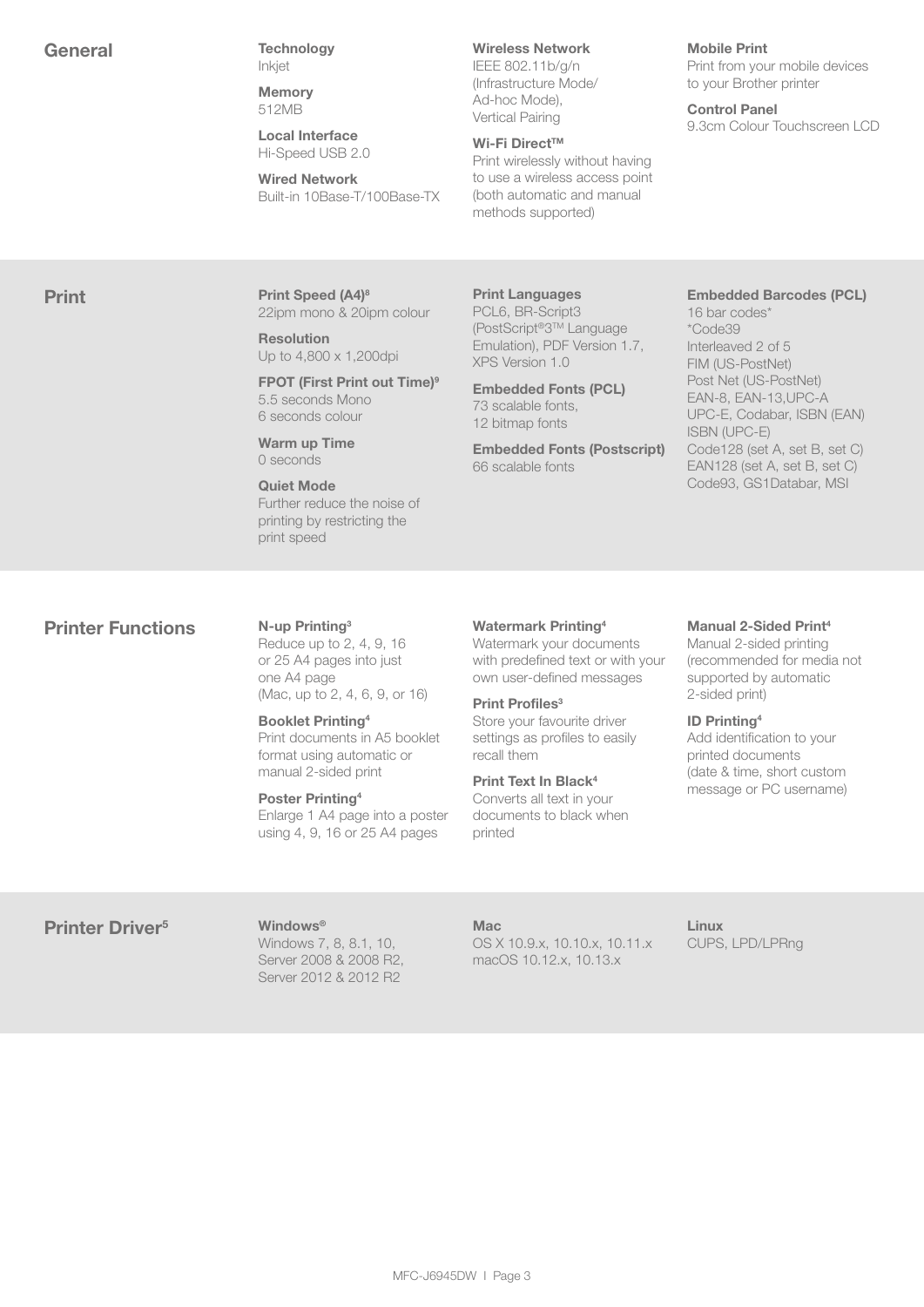# Paper Handling Paper Input<sup>2</sup>

Standard Tray - 250 Sheets Lower Tray - 250 Sheets Multi Purpose Tray - 100 Sheets Automatic Document Feeder (ADF) - 50 Sheets

Paper Output<sup>2</sup> 100 sheets

Media Type & Weights Standard Tray Plain, Inkjet, Glossy, Recycled 64-220g/m2

Envelope Printing Yes, from the Multi Purpose Tray

### Media Sizes Standard Tray

A4, LTR, EXE, A3, LGR, LGL, Folio, A5, A6, Photo (10x15cm), Indexcard (13x20cm), Photo-L (9x13cm), Photo-2L (13x18cm), Com-10, DL Envelope, Monarch, C5, Mexico Legal, India Legal

Media Type & Weights Lower Tray Plain, Recycled 64-120g/m2

Media Sizes Lower Tray A4, LTR, A3, LGR, LGL, Folio, Mexico Legal, India Legal

Media Type & Weights Multi Purpose Tray Plain, Inkjet, Glossy, Recycled 64-220g/m2

#### Media Sizes Multi Purpose Tray

A4, LTR, EXE, A3, LGR, LGL, Folio, A5, A6, Photo (10x15cm), Indexcard (13x20cm), Photo-L (9x13cm), Photo-2L (13x18cm), Com-10, DL Envelope, Monarch, C5, Mexico Legal, India Legale

Media Type & Weights ADF Plain & Recycled paper (64-90g/m2 )

Media Sizes ADF Width 105 to 297 mm, Length 148 to 431.8 mm

Google Cloud Print 2.0 Print most common file types from any Google Cloud Print

enabled application

# Mobile and Web **Connectivity**

Brother iPrint&Scan5 (Android) Print and scan, send faxes, preview received faxes, preview copies and check machine

status

Brother iPrint&Scan5 (iPad / iPhone / iPod) Print and scan, send faxes, preview received faxes, preview copies and check machine status

Brother iPrint&Scan5 (Windows Phone) Print and scan

Brother Print&Scan5 (Windows 8,10 & RT) Print and scan

Brother Print Service Plugin<sup>5</sup> Print from Android devices without a dedicated App

from any AirPrint enabled application

Print most common file types

#### Mopria

**AirPrint** 

Print most common file types from Mopria supported Android devices

Near-Field **Communications** (NFC) / Card Reader Support

#### Integrated NFC Reader

Supports both NFC cards (for secure authentication with pull-print solutions like Brother PrintSmart Pro) and Android NFC devices for mobile print and scan. Supported NFC standards include: MIFARE Standard/Plus/ Ultralight/Ultralight C/DESfire (ISO14443 Type A), my-d move (ISO14443 Type A), Tag-it (ISO15693)

#### External NFC Card Reader Support

(Note 3rd party card readers require additional purchase. Other card readers supported if registered via the web interface) Support for external NFC readers via the rear USB port. Supported card readers include: RFIDeas pcProx Enroll

- RDR-6081AKU
- RDR-6281AKU
- RDR-6381AKU
- RDR-6E81AKU • RDR-6H81AKU
- RFIDeas AIR ID Enroll
- RDR-7081AKU
- RDR-7581AKU
- RDR-7F81AKU
- Elatec TWN3 Mifare, Mifare NFC1, Multi ISO Elatec TWN4 Mifare NFC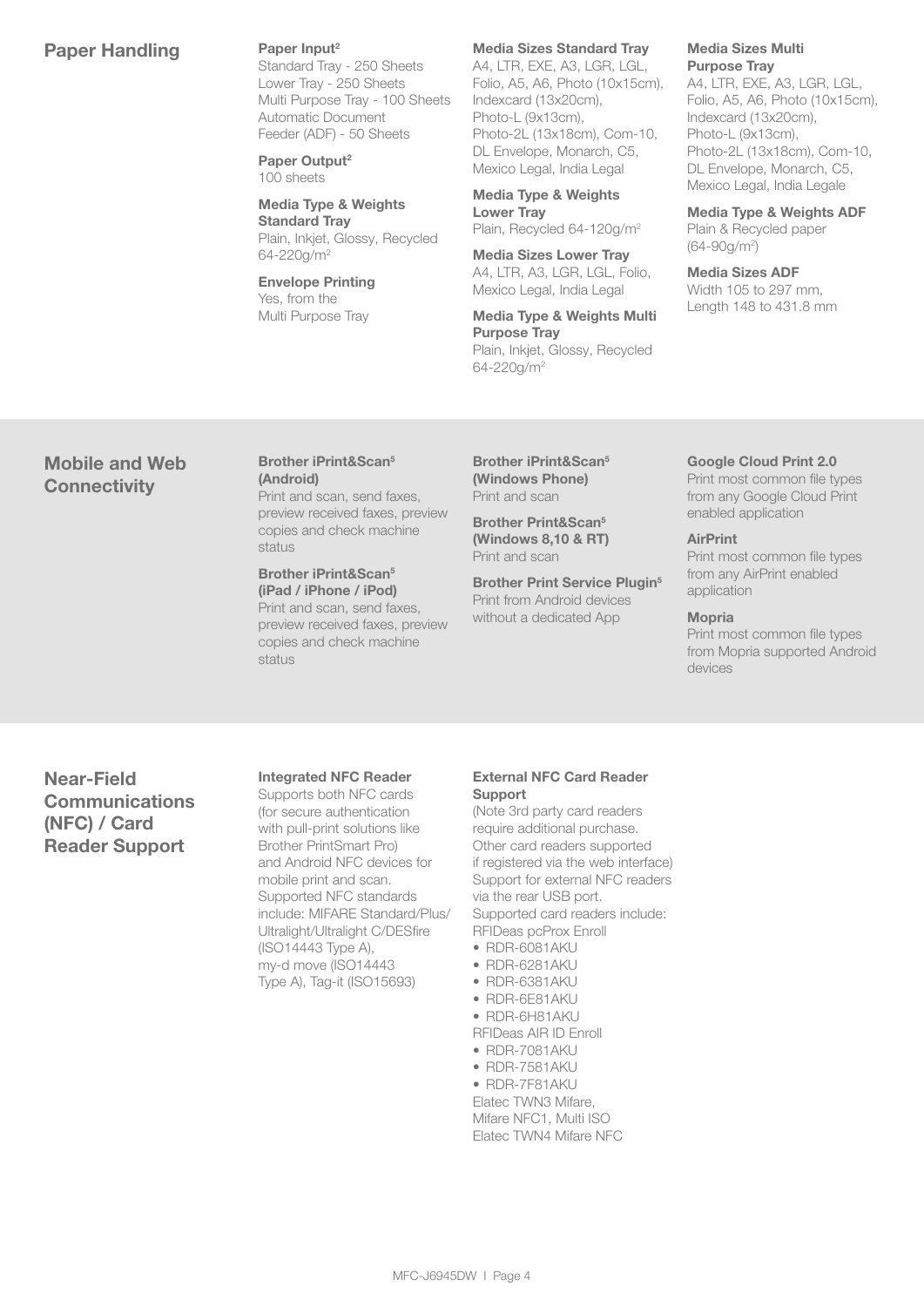Copy Speed (A4)<sup>10</sup> Up to 15 ipm Mono, 11ipm Colour

> FCOT (First Copy Out Time)10 6 seconds Mono and Colour from ready mode

Resolution Up to 600 x 600dpi

#### Multi-Copying/Stack/Sort

Makes up to 999 copies of each page / Stacks or Sorts

### Enlargement/Reduction Ratio

Reduce or Increase document sizes from 25% to 400% in 1% increments

#### N in 1 Copying

Allows the user to compress 2 or 4 pages on to a single A4 sheet

#### 2 in 1 ID Copying

Allows the user to copy both sides of an ID card to a single A4 sheet

#### Scan Scanner Type CIS (Contact Image Sensor)

Colour & Mono Scanning Yes

#### Scan Speed Mono/Colour A4 portrait: 18 ipm / 18 ipm A4 landscape: 11 ipm / 11 ipm A3: 8 ipm / 8 ipm (images per minute)<sup>11</sup>

Duplex Scan Speed Mono/Colour A4 portrait: 36 ipm / 36 ipm A4 landscape: 22 ipm / 22 ipm

A3: 16 ipm / 16 ipm  $(images per minute)$ <sup>11</sup>

Scan Resolution from ADF Up to 600 x 600dpi

Scan Resolution from Scanner Glass Up to 1,200 x 2,400dpi

### Interpolated Scan Resolution

Up to 19,200 x 19,200dpi Colour Depth

#### Colour Processing (Input) 48 bit Colour Processing

(Output) 24 bit Grey Scale Processing (Input) 16 bit Grey Scale Processing

# **Scanner Functions** Scan to USB

Scan to connected USB storage (up to 256Gb)

Scan to File Scan to a file on your computer

#### Scan to OCR

Scan directly into your word processing application for instant editing

Scan to Image Scan into your preferred image editing software

Scan to Email Scan and email documents Scan to Email Server Scan and share a document via e-mail server

Scan to FTP / SFTP Scan a document directly to a FTP / SFTP server

Scan to Network Folder Scan a document directly to a network folder without requiring a computer

Scan to SharePoint Scan a document directly into **SharePoint** 

#### Scan to Web<sup>12</sup>

(Output) 8 bit

Scan a document directly to a cloud service

#### Scan profiles<sup>3</sup>

Create up to 25 preset profiles for an easy way to store multiple scan settings

#### Other scan features:

Duplex Scan Scan to Microsoft Office<sup>12</sup> ADF Auto Deskew Auto Crop Multi-page Scan to Single PDF file Blank Page Skip Base Colour Removal ID Scan7 1 to 2 Scan7

# Scanner Drivers<sup>5</sup> Windows<sup>®</sup>

TWAIN, ISIS & WIA Windows<sup>®</sup> 10 Windows<sup>®</sup> 8 Windows<sup>®</sup> 7

**Mac** TWAIN & ICA OS X 10.9.x, 10.10.x, 10.11.x macOS 10.12.x, 10.13.x

Linux SANE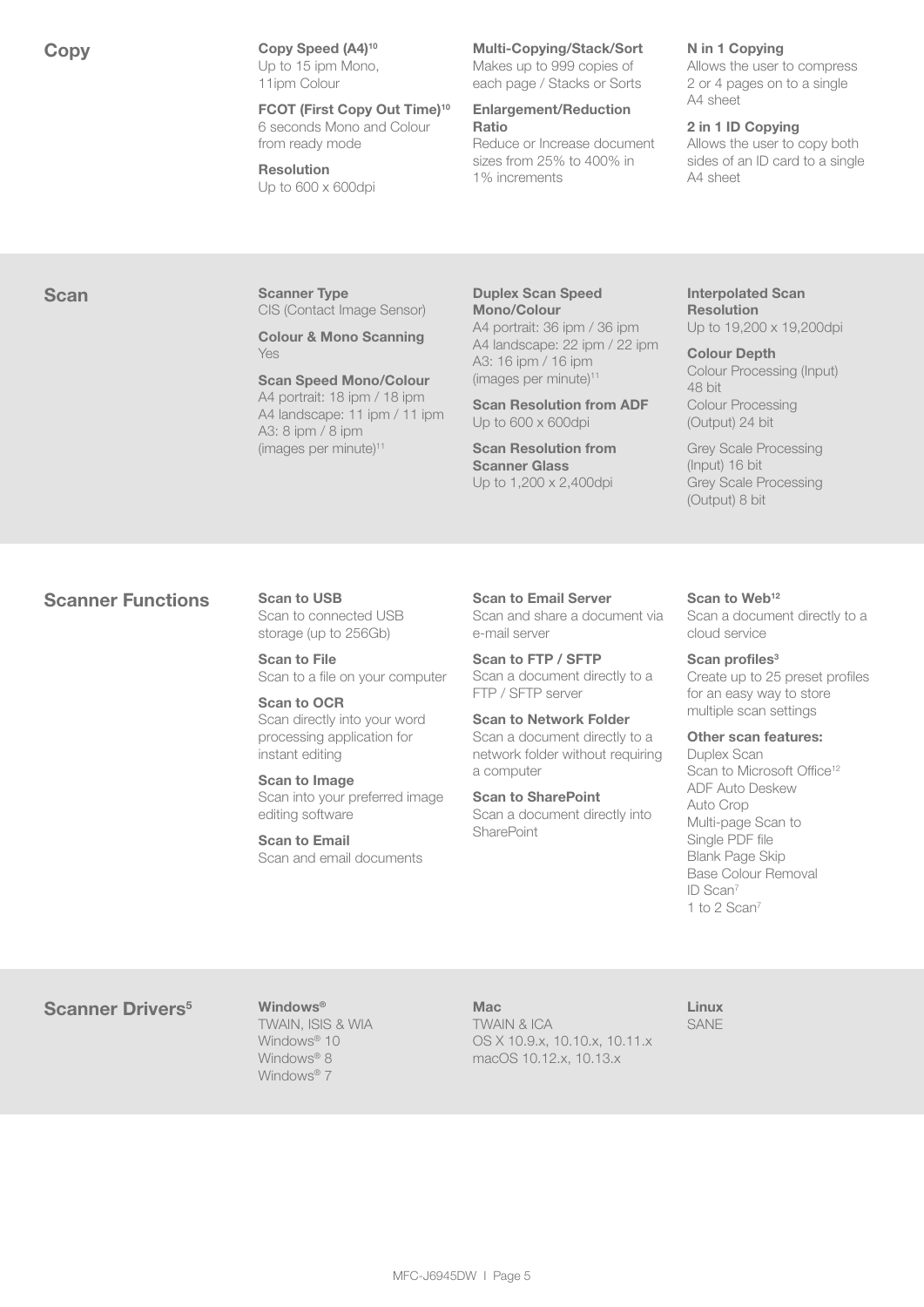Fax **Fax** Fax Modem 33,600bps (Super G3)

> PC Fax Send<sup>3</sup> and Receive<sup>4</sup> Send and Receive faxes directly from your PC

# Memory Transmission

Up to 180 pages (ITU-T Test Chart, Standard Resolution, JBIG)

#### Out of Paper Reception

Up to 180 pages (ITU-T Test Chart, Standard Resolution, JBIG)

#### Distinctive Ring Detection

(UK & Denmark only) An external service that allows two or more telephone numbers shared on a single fixed line to use different ring tones

#### Error Correction Mode (ECM)

The MFC will detect line errors during fax transmission and resend the page(s) of the document that had an error (recipient machines must share this feature for it to work)

#### Auto Reduction

When receiving a single page document longer than A4 (297mm) the fax machine will automatically format the message to fit onto a single A4 sheet

#### **Broadcasting**

Send the same fax message up to 250 locations

#### Colour Depth

Grey Scale 8 bit (256 shades) Colour 24 bit (16,777,216 colours)

# Developers Brother Solutions

Interface (BSI) Create powerful cloud and on-premise solutions directly, integrating the advanced print, scan and security capabilities of Brother devices. For more information visit: www.brother.eu/developers

# Fleet Management Tools

#### Unattended Installer4 Ability to centrally deploy and customise our drivers and software

#### MSI Installer<sup>4</sup>

Modular installers that can be distributed through Active Directory<sup>®</sup>

### BRAdmin Light/Professional<sup>4&5</sup>

Device management software

## Embedded Web Server

Web-based embedded device management

#### Driver Deployment Wizard<sup>4&5</sup> Create print drivers for easy deployment over the network

PrintSmart Cost Control Monitor and control printing costs for Brother and 3rd party devices.

For more information on PrintSmart Solutions visit: www.brother.eu

Software<sup>5</sup> Brother iPrint&Scan (Windows & Mac) Print, Scan and check machine status from Windows or macOS

Nuance PaperPort 14 SE Document management & sharing program

#### Brother Control Centre 4 for Windows

Easy access to many functions such as Scan, Photo Print and PC-Fax directly from your computer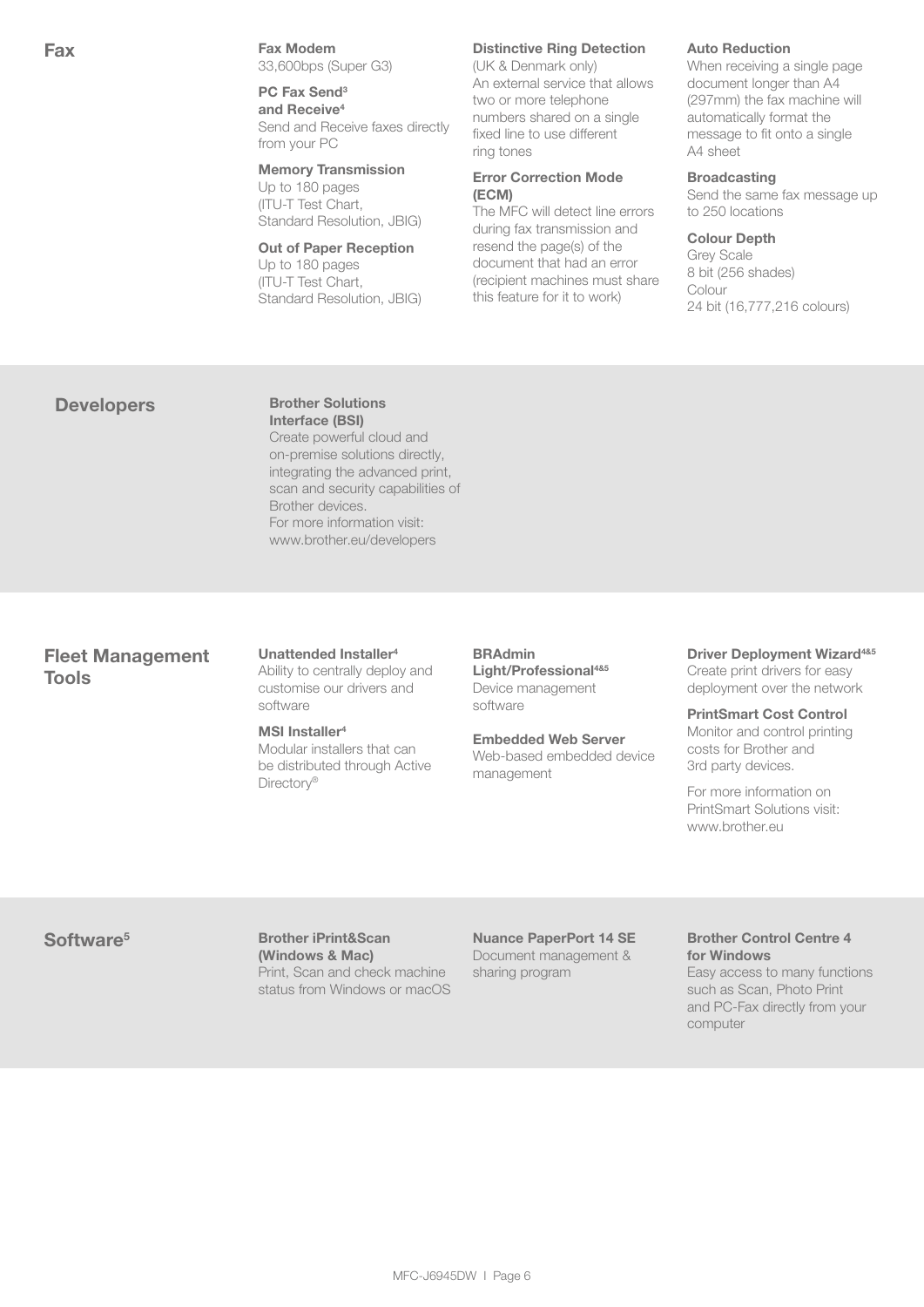# Security and Network Wired Network

10Base-T/100Base-TX

# Wired Network Security

APOP, SMTP-AUTH, SSL/TLS (IPPS, HTTPS,FTPS, SMTP, POP3, IMAP4), SNMP v3 802.1x (EAP-MD5, EAP-FAST, PEAP, EAP-TLS, EAP-TTLS), Kerberos, IPsec

#### Wireless Network

IEEE 802.11b/g/n (Infrastructure Mode) IEEE 802.11g/n (Wi-Fi Direct)

#### Wireless Network Security<sup>13</sup>

WEP 64/128 bit, WPA-PSK (TKIP/AES), WPA2-PSK (TKIP/AES) APOP, SMTP-AUTH, SSL/TLS (IPPS, HTTPS,FTPS, SMTP, POP3, IMAP4), SNMP v3, 802.1x (LEAP, EAP-FAST, PEAP, EAP-TLS, EAP-TTLS), Kerberos, IPsec

#### Wi-Fi Direct™

Print wirelessly without having to use a wireless access point (both automatic and manual methods supported)

### Wireless Setup Support

Wi-Fi Protected Setup (WPS)

Wireless Applications Vertical Pairing

#### IPv4

ARP, RARP, BOOTP, DHCP, APIPA(Auto IP), WINS/NetBIOS name resolution, DNS Resolver, mDNS, LLMNR responder, LPR/LPD, Custom Raw Port/Port9100, IPP, FTP/FTPs Client FTP Server, SNMPv1/v2c/v3, TFTP server, SMTP Client, ICMP, Web Services (Print/Scan), CIFS Client, SNTP Client, POP3, LDAP, IMAP4,

#### IPv6

HTTP Server

NDP, RA, mDNS, LLMNR Responder, DNS Resolver, LPR/LPD, Custom Raw Port/Port9100, IPP, FTP/FTPs Client FTP , SNMPv1/v2c/v3 , TFTP server, Web Services (Print/Scan), SMTP Client, POP3, CIFS Client, SNTP Client, LDAP, IMAP4, ICMPv6, HTTP Server

#### IP Filter

Restrict which network users can access the device over the network (IPv4 only)

#### E-mail Notifications

Automatically configure the device to send e-mail alerts when it requires attention, such as when the toner is low or needs replacing

#### E-mail Reports

Receive usage reports on a regular basis via e-mail

#### Setting Lock

Secure access to the device control panel by locking it

#### Secure Function Lock 3.0

Restrict access to individual or groups of users. Can be used with PC User Login Names for up to 100 users

#### Secure Print

Protect print jobs with a 4 digit release code required at the device in order for them to be printed

# Supplies and **Accessories**

Ink Cartridges<sup>1</sup> High-yield cartridges LC3237BK - 3,000 pages LC3237C - 1,500 pages LC3237Y - 1,500 pages LC3237M - 1,500 pages

Super high-yield cartridges LC3239BK - 6,000 pages LC3239C - 5,000 pages LC3239Y - 5,000 pages LC3239M - 5,000 pages

Note product is shipped with LC3237 cartridges